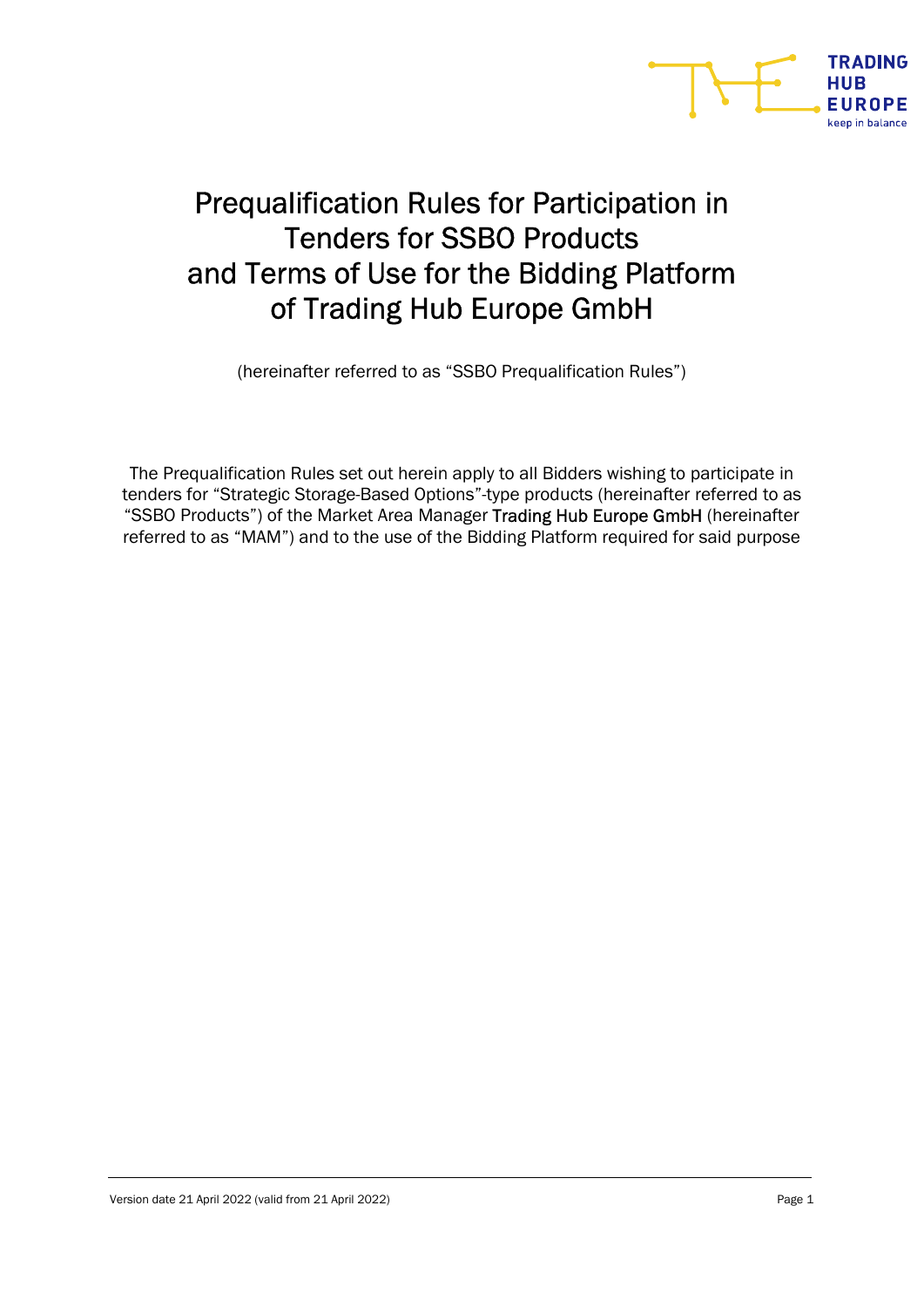

## List of contents

| $\S_1$ | General Information on the Prequalification Procedure for Being Admitted as a Bidder 4 |
|--------|----------------------------------------------------------------------------------------|
| $§$ 2  |                                                                                        |
| $§$ 3  |                                                                                        |
| $§$ 4  |                                                                                        |
| $\S5$  |                                                                                        |
| § 6    |                                                                                        |
| § 7    |                                                                                        |
| § 8    |                                                                                        |
| $\S 9$ | General Information on Access to, and Use of, the Bidding Platform 13                  |
| $§$ 10 |                                                                                        |
| § 11   |                                                                                        |
| $§$ 12 |                                                                                        |
| $§$ 13 |                                                                                        |
| § 14   |                                                                                        |
| $§$ 15 |                                                                                        |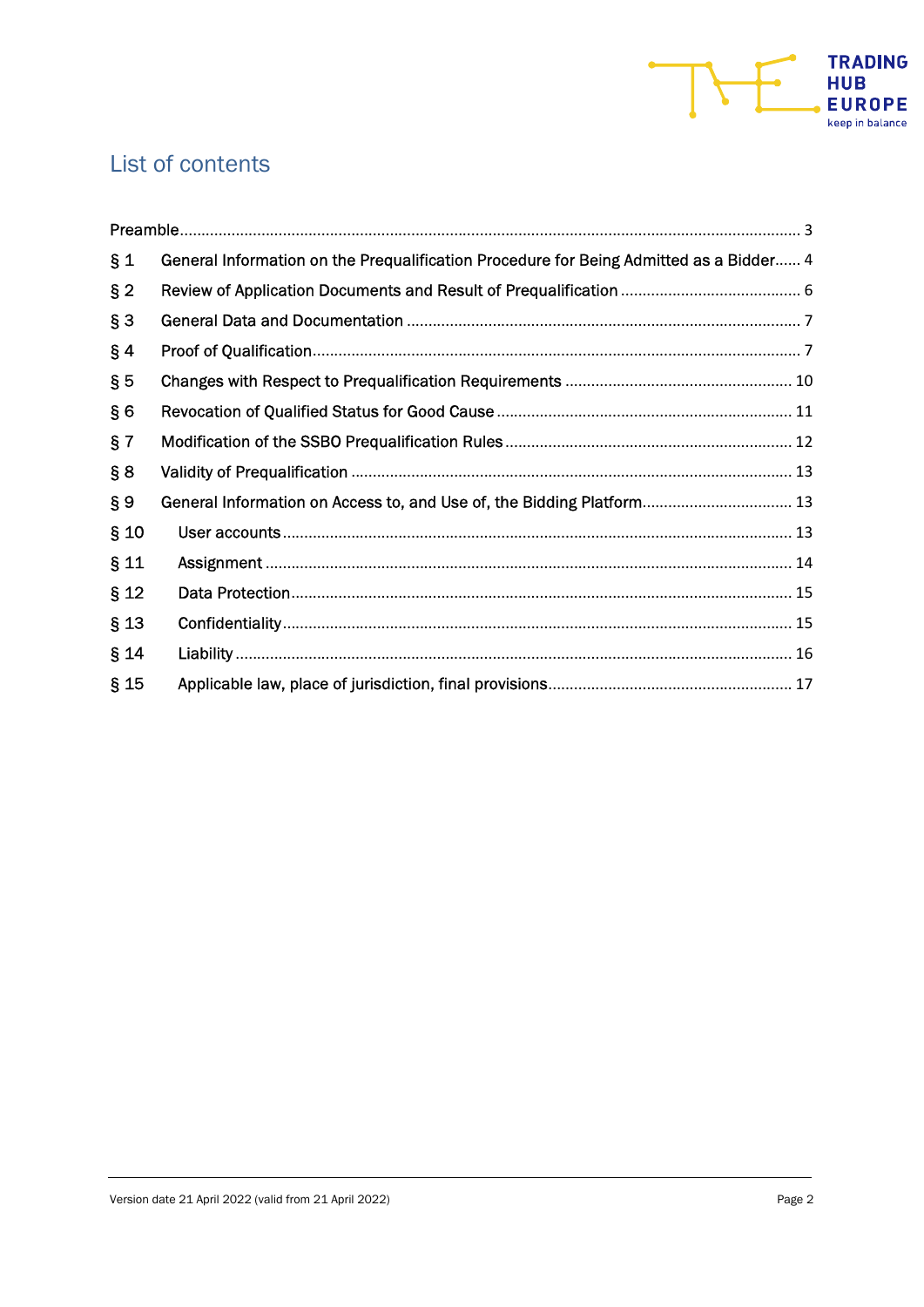

#### Preamble

Section 35a of the German Energy Industry Act (Gesetz über die Elektrizitäts- und Gasversorgung –  $EnWG$ <sup>1</sup> in the version of the 2. and 3. reading in the German Bundestag and after the 2. Consultation of the German Bundesrat, requires the MAM to cooperate in ensuring security of supply and to take further measures, especially with a view to achieving certain storage levels at the gas storage facilities located in its market area.

Section 35b (1) of the German Energy Industry Act requires the operators of gas storage facilities to ensure more closely defined storage levels in the period from 1 October of a calendar year to 1 February of the following year by means of appropriate contractual arrangements. Pursuant to Section 35c (1) of the German Energy Industry Act ("Stage 1"), the MAM shall, following the approval of the Federal Ministry of Economics and Climate Protection (BMWK) and in agreement with the Federal Network Agency (BNetzA), procure strategic options for the provision of gas as appropriate to ensure that the gas storage levels pursuant to Section 35b are achieved in market-based, transparent and non-discriminatory public tender procedures in order to ensure security of supply. If the gas volumes injected by the users of a gas storage facility and tenders pursuant to section 35c(1) are not sufficient to achieve the storage levels pursuant to section 35b, the MAM may conduct additional tenders pursuant to section 35c(2) ("Stage 2").

Against this background, the MAM enters into contracts for SSBO products. Any Balancing Group Manager in the Trading Hub Europe Market Area (hereinafter referred to as "Bidder") wishing to participate in the MAM's tender for SSBO Products is required to complete a prequalification procedure. This document describes the details of said prequalification procedure, including the required prequalification application documents.

<sup>1</sup> See https://www.bundesrat.de/SharedDocs/beratungsvorgaenge/2022/0101-0200/0132-22.html; act not announced in the German Bundesgesetzblatt at the time of the publication of these SSBO Prequalification Rules.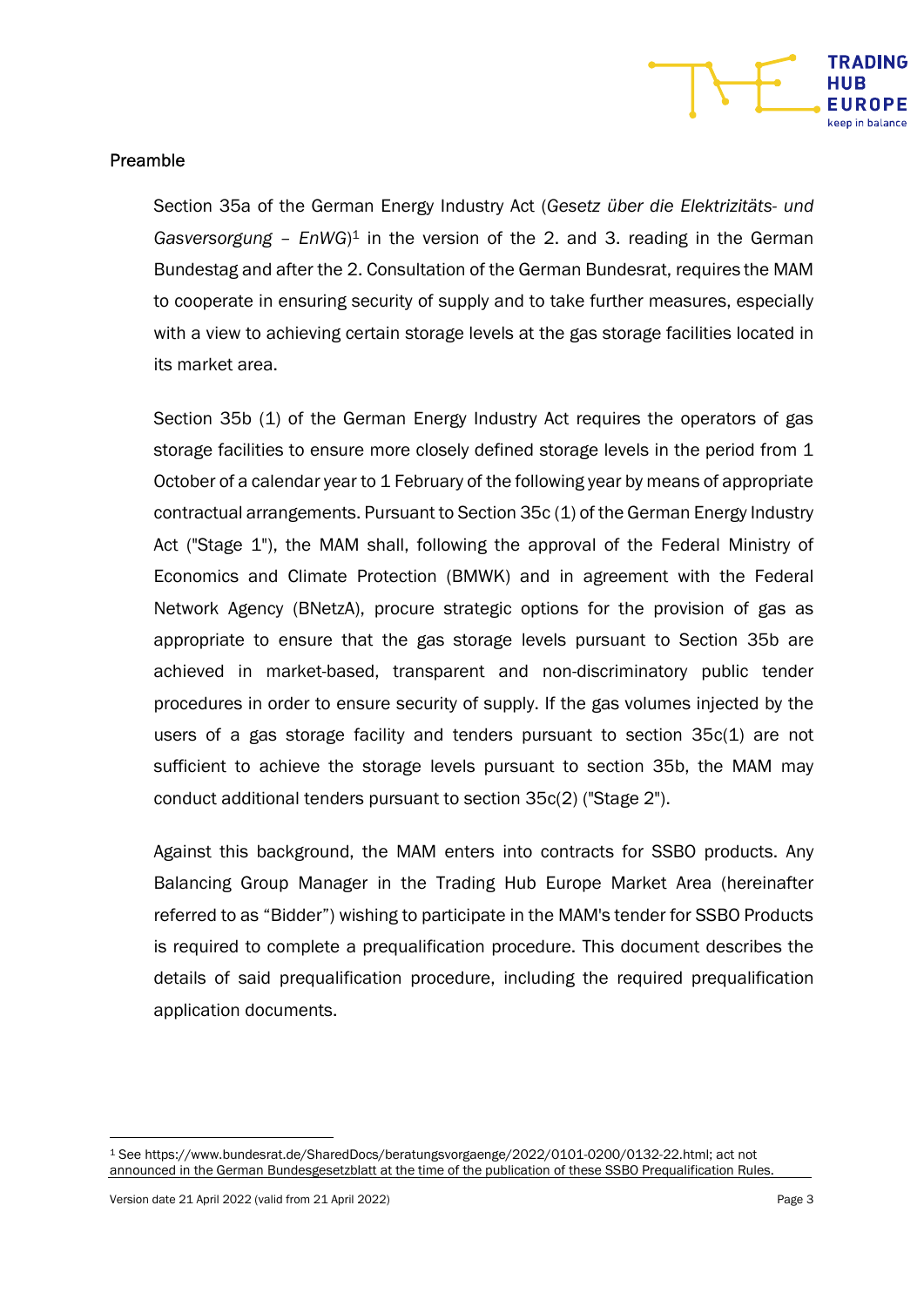## § 1 General Information on the Prequalification Procedure for Being Admitted as a Bidder

- (1) The successful completion of the prequalification procedure set out herein is a prerequisite for participating in the MAM's tenders for SSBO Products. By completing and signing the admission form, the applicant agrees to these SSBO Prequalification Rules.
- (2) Any Bidder may participate in the MAM's prequalification procedure and submit an application for admission (Annex 1). Companies wishing to use the Bidding Platform2 have to be registered as a Balancing Group Manager.
- (3) Bidders are not permitted to participate in the prequalification procedure as a bidding consortium.
- (4) In the course of the prequalification procedure, the Bidder shall demonstrate that it is able to meet the MAM's requirements for the provision of storage volumes and the withdrawal from storage of such volumes when a call order is issued (hereinafter: "Qualification"). In order to demonstrate its Qualification, the Bidder shall collect and submit to the MAM all the documents and evidence laid down in section 3 hereinbelow. All documents submitted must be either original documents or certified copies. Non-certified copies of original documents will not be taken into account by the MAM. The Bidder must use any forms made available by the MAM and complete such forms using permanent ink or any other medium that is fit for archiving. No amendments and/or additions of any type may be made to the forms provided by the MAM, and any Bidder submitting such forms with amendments and/or additions will be excluded from the prequalification procedure.
- (5) No official documents submitted may have been issued more than three months prior to submission. Any evidence and/or documents not written in English or German must be translated into English or German by a translator officially authorised by national authorities to prepare certified translations, and submitted alongside such translation. Any verification documents issued in other countries must at least be equivalent to the corresponding German documents required. The Bidder shall bear the risks associated with any translation errors.

**TRADING** 

UROPE

<sup>2</sup> So-called: Balancing Services Portal (https://www.tradinghub.eu/en-gb/Portals/BSP)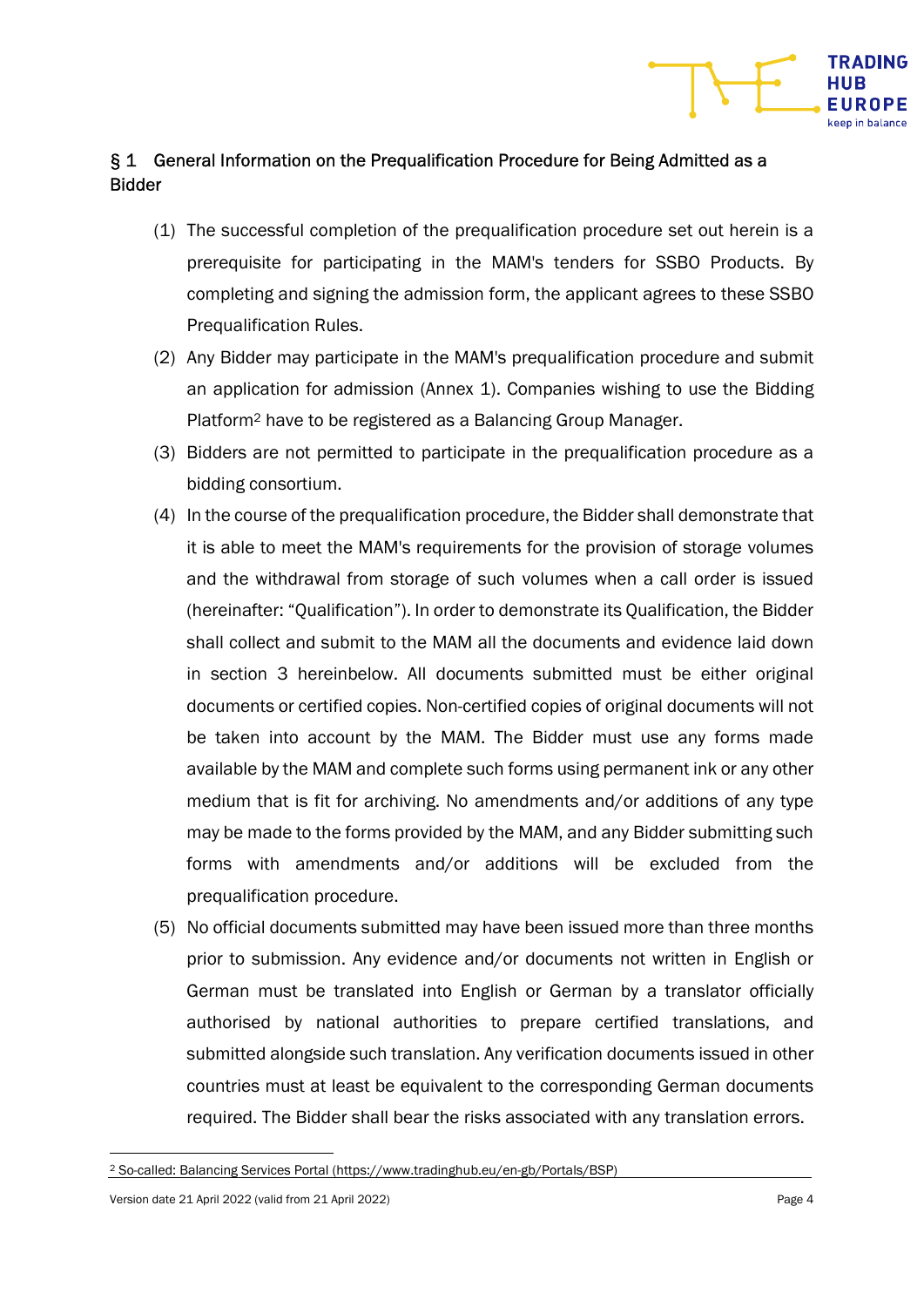- (6) The Bidder is responsible for the completeness and correctness of any and all information, documents and evidence submitted. The MAM reserves the right to require the Bidder to submit additional documents and evidence where necessary, in particular where necessary in order to ensure security of supply.
- (7) If the Bidder submitting the application is a natural person the application must be signed. If the Bidder submitting the application is a legal person the application must be signed either by a single person that is authorised to represent the entity individually, or by a group of persons authorised to act jointly on behalf of said entity; verification of the acting person's power of agency must be submitted. The application for admission is a legally binding undertaking.
- (8) The Bidder may submit its application documents by fax in advance, provided that the original documents are received by the MAM within seven (7) business days3 of the receipt of the faxed documents. In such case the application is deemed to have been submitted on the day when the faxed documents have been received. However, if the original documents are not received by the MAM within seven (7) business days of the receipt of the faxed documents, the application will be considered to be incomplete and, if the Bidder had already been rated as prequalified based on any documents previously submitted by fax, and included in the Bidders List, the Bidder will be reclassified as not prequalified. Documents may not be transmitted electronically (by email etc.).
- (9) Any and all costs and expenses for the preparation and submission of the documents required for prequalification shall be borne by the Bidder. This also applies with respect to any translation costs. Upon completion of the prequalification procedure the documents submitted by the Bidder will not be returned to the Bidder; any documents which are no longer required will be destroyed. Any documents, forms, etc. made available by the MAM remain the property of the MAM.

Version date 21 April 2022 (valid from 21 April 2022) Page 5

**TRADING HUB EUROPE** een in halance

<sup>3</sup> For the purpose of these SSBO Prequalification Rules, "business day" means any day between and including Monday to Friday, with the exception of public holidays and the 24th and 31st of December; in this context any public holiday observed in any German federal state is regarded as a public holiday.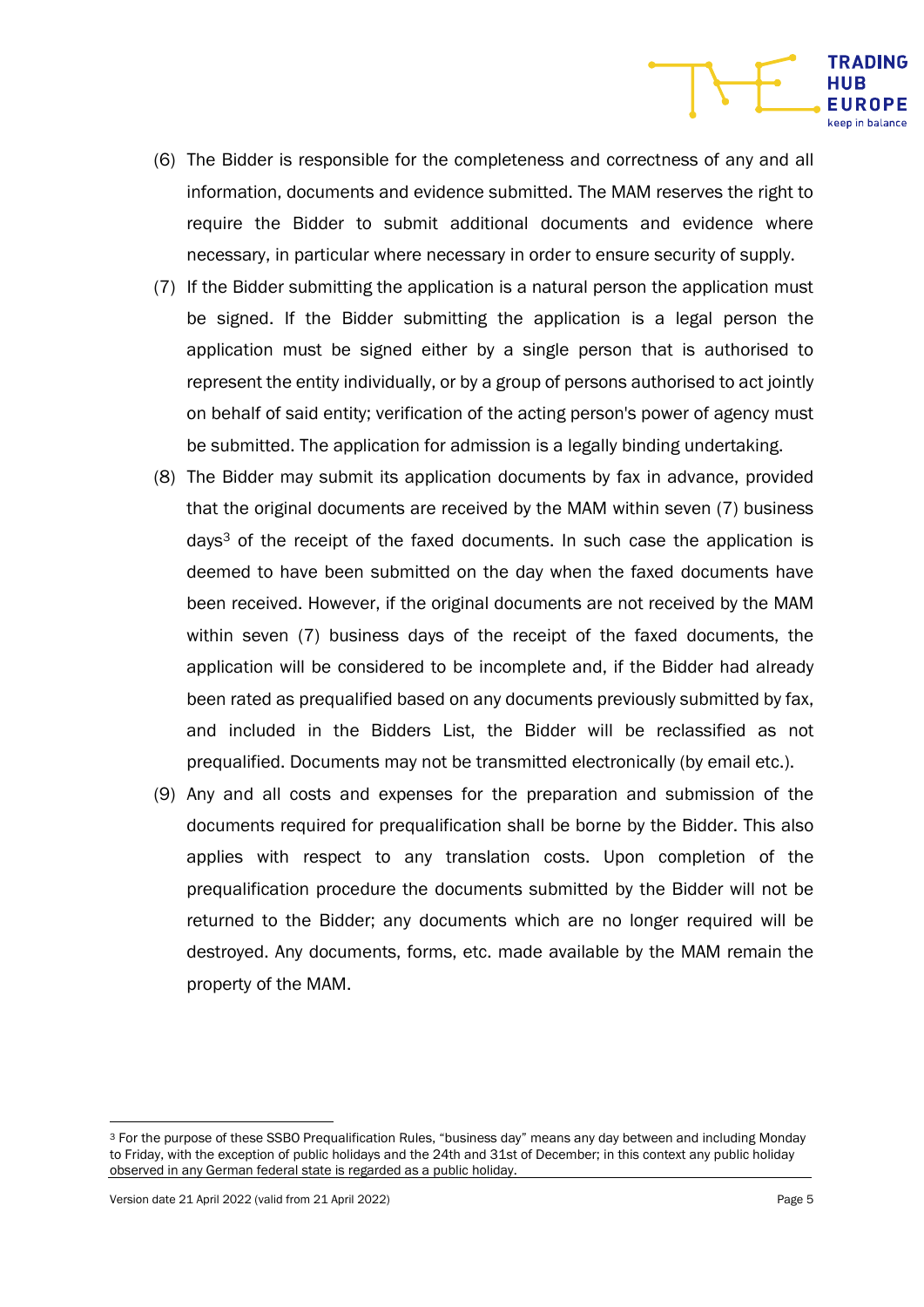

- (10) Any queries the Bidder may have in connection with the prequalification procedure must be addressed to the contact details of the MAM's Customer and Contract Management department provided on the website4 .
- (11) The Bidder is responsible for providing a correct and valid email address at which it can receive emails at any point in time.

### § 2 Review of Application Documents and Result of Prequalification

- (1) The MAM will start reviewing the application documents as soon as it has received from the Bidder all documents and evidence required, and if such documents are complete, in the required form and in compliance with these SSBO Prequalification Rules. The prequalification application is deemed to be complete if all the documents and evidence listed below have been submitted in the form as required under these SSBO Prequalification Rules. Any prequalification application which is incomplete, not in the required form or not in compliance with these SSBO Prequalification Rules will not be processed. All documents and evidence submitted by the Bidder will be reviewed by the MAM within 15 business days following receipt of a complete application, subject to any queries the MAM might have. The Bidder is not entitled to participate in the review of the documents.
- (2) The MAM will verify the Bidder's Qualification solely on the basis of the documents and evidence submitted by the Bidder, unless any circumstances or information known to the MAM (as, in particular, the credit rating of a credit rating agency) give rise to any doubt as to the Bidder's Qualification. In determining whether the Bidder is suitable and has the reliability required for ensuring the safe, secure and reliable provision of storage volumes and the withdrawal from storage of such volumes when a call order is issued, the MAM shall exercise its discretion in a way which is non-discriminatory and free from abuse.
- (3) Upon completion of its review of the documents and evidence submitted, the MAM will notify the Bidder of its decision as to the Bidder's prequalification application.

<sup>4</sup> www.tradinghub.eu

Version date 21 April 2022 (valid from 21 April 2022) Page 6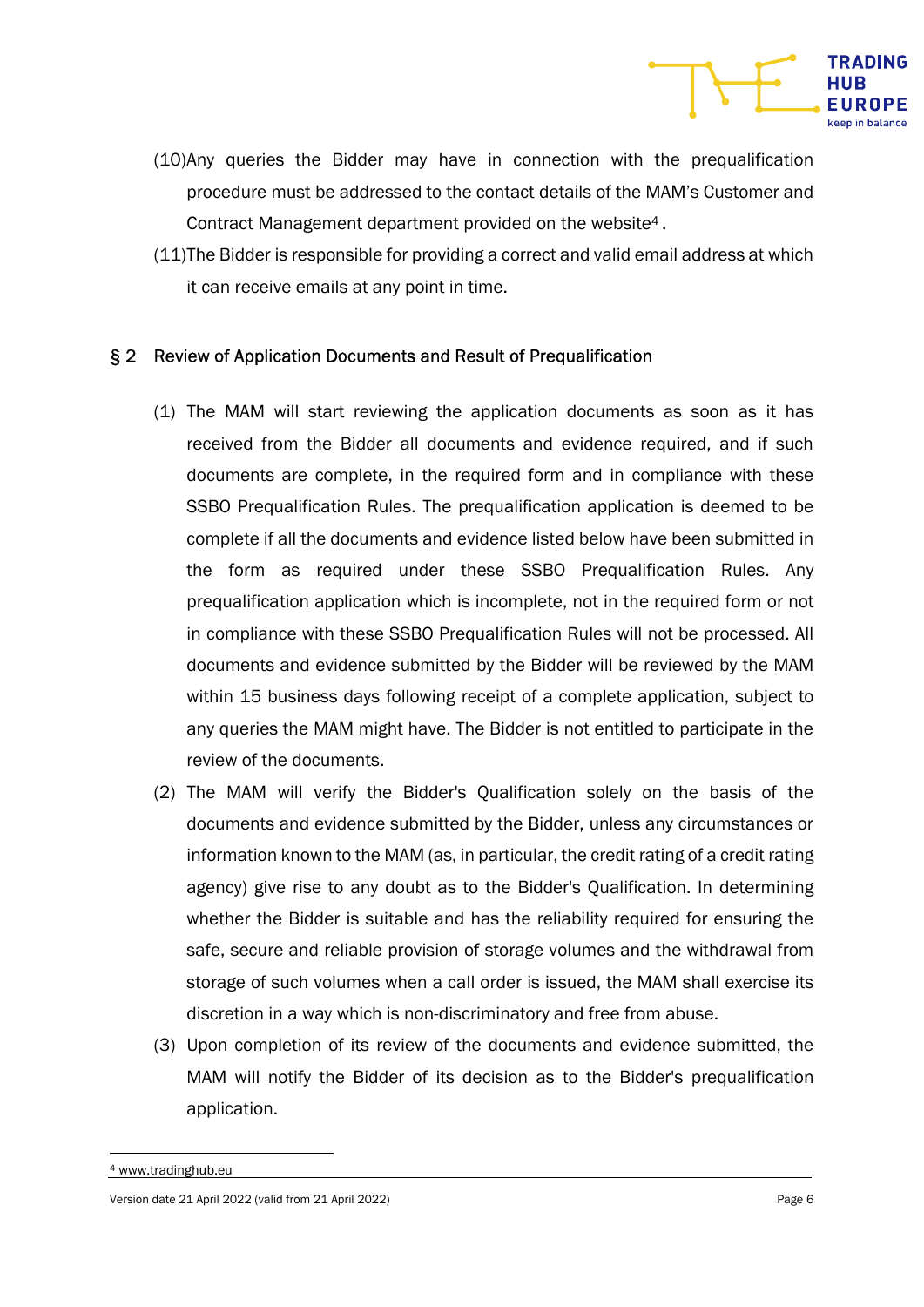

(4) The Bidder will be informed about the outcome of the review in writing or by email. Any Bidder whose prequalification application has been successful will receive from the MAM the login details required for access to the MAM's Bidding Platform

### § 3 General Data and Documentation

The Bidder shall submit the following documents concerning its business and/or itself:

- Up-to-date excerpt from the commercial register (Handelsregister),
- Fully completed application for admission as a Bidder (Appendix 1).

## § 4 Proof of Qualification

- (1) In order to prove its Qualification, the Bidder shall meet the following requirements and submit the relevant supporting documents:
- (2) In order to prove its technical and operational Qualification, the Bidder shall demonstrate, at the request of the MAM, that it is in a position to ensure a safe, secure and reliable injection and withdrawal of gas. In particular, the Bidder shall provide proof that it has in place the required computer systems and that an appropriate level of availability is maintained. For this purpose, the Bidder shall provide a central point of contact (German or English-speaking contact person) available on a 24/7 basis in compliance with statutory working time regulations with overall responsibility for the coordination and use of the storage volumes called by the MAM. Any and all costs incurred in connection with the installation and proper operation of the required computer systems shall be borne by the Bidder.
- (3) The Bidder shall ensure that it is capable of establishing an AS2 communications connection with the MAM's production system which enables the Bidder to communicate with the MAM in the MAM-specific REQEST data format edig@s (hereinafter referred to as "MAM REQEST") and to respond to any SSBO Product call orders issued by the MAM in the MAM-specific REQRES data format (hereinafter referred to as "MAM REQRES ") by sending a corresponding confirmation message to the MAM without undue delay (AS2 Live Connection).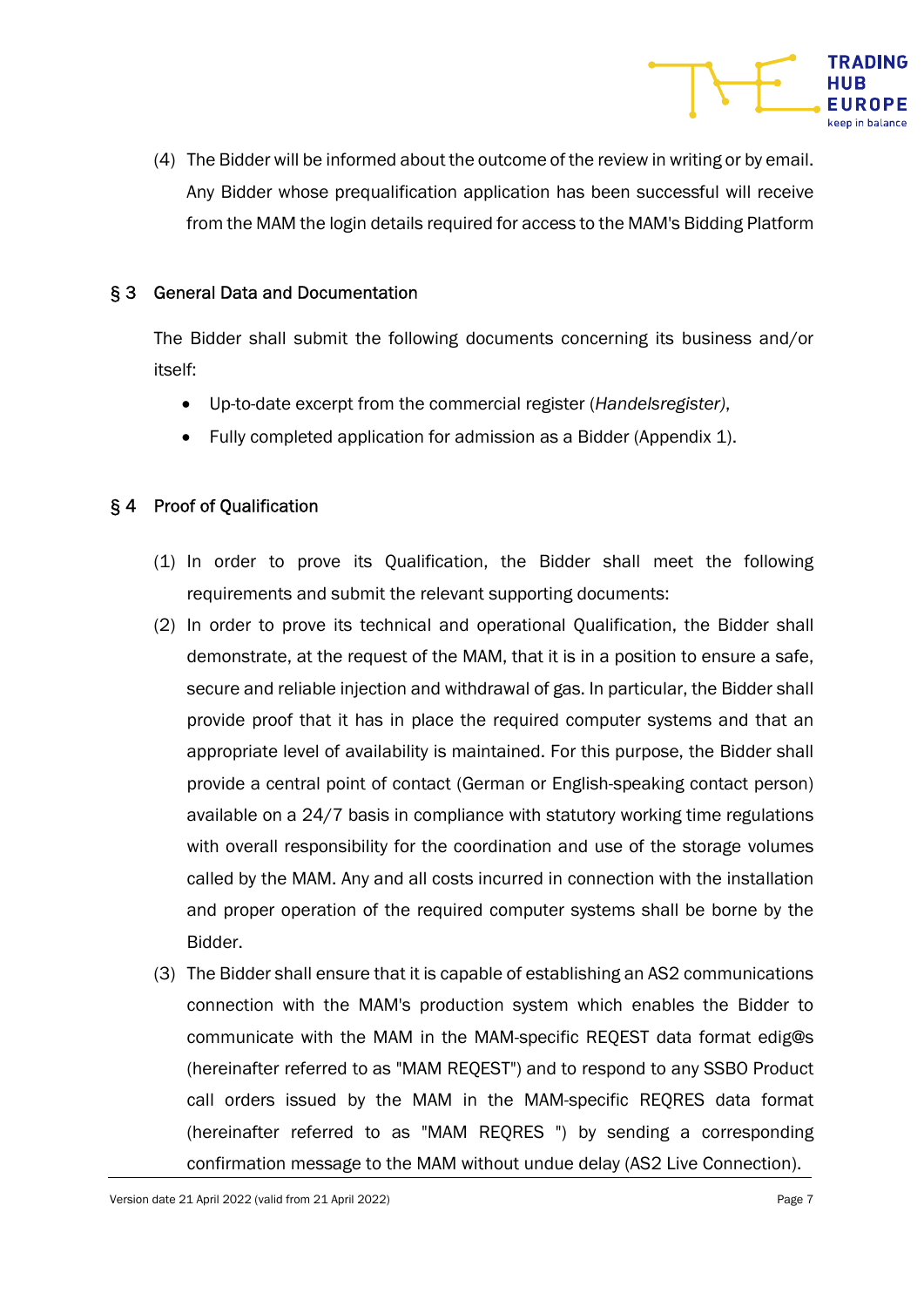- (4) To prove the availability of a proper communications connection, the Bidder shall participate in a communications test to be carried out between the Bidder and the MAM:
	- (a) For the purpose of carrying out such a communication test a communications connection between the Bidder's system and the MAM's test system (Test Connection) is required. Upon receiving the Bidder's application documents, provided they are complete and in the required form as provided in section 2 above, the MAM shall therefore send an AS2 Connection Template to the Bidder without undue delay, which the Bidder shall complete and return to the MAM together with the digital certificate<sup>5</sup> required for setting up the communications connection. Within ten (10) business days after receiving the duly completed Connection Template and the certificate the MAM shall establish a Test Connection. The MAM shall then test the Bidder's communications capability by issuing a series of simulated SSBO call orders via the Test Connection. As a general rule, the communications test comprises ten (10) test call orders in the course of which the Bidder shall prove that it is capable of responding to a simulated SSBO call order issued by the MAM in MAM REQEST format by sending a corresponding confirmation message in the applicable MAM REQRES format to the MAM without undue delay. The MAM may allow the Bidder to complete less than ten (10) test call orders if and where the availability of a proper communications connection has already been proven to the satisfaction of the MAM by a smaller number of test call orders. If and where the MAM has reasonable grounds for doubting that the Bidder's Test Connection is capable of ensuring proper communications, the MAM shall have the right to require the Bidder to complete more than ten (10) test call orders.
	- (b) Upon successful completion of the communications test via the Test Connection the MAM shall establish a Live Connection with the Bidder's

**TRADING** HUB **EUROPE** 

<sup>&</sup>lt;sup>5</sup> The details relating to the certificate to be submitted will be communicated to the Bidder together with the Connection Template to be completed by the Bidder.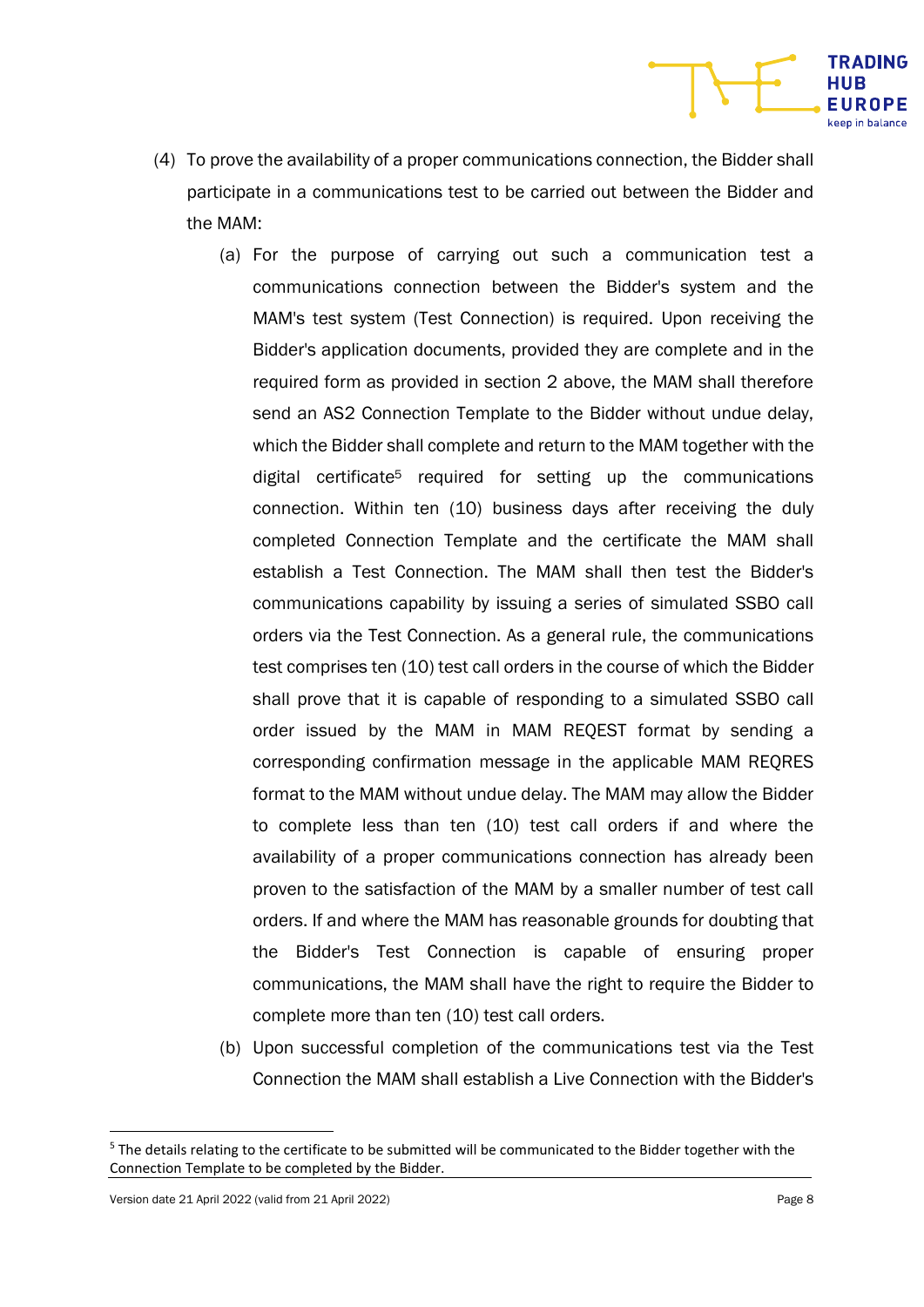

system within a period of ten (10) business days. The Bidder's communications capability shall then also be tested via the Live Connection. For this purpose, the MAM will send simulated SSBO call orders for a quantity of 0 (zero) megawatt to the Bidder in MAM REQEST format. The communications test via the Live Connection shall be deemed to have been successfully completed where in a series of ten (10) test call orders the Bidder has been able to prove that it is capable of sending a confirmation message in MAM REQRES format to the MAM without undue delay after receiving a corresponding MAM REQEST message from the MAM. The MAM may allow the Bidder to complete less than 10 test call orders if and where the availability of a proper communications connection has already been proven to the satisfaction of the MAM by a smaller number of test call orders. If and where the MAM has reasonable grounds for doubting that the Bidder's Live Connection is capable of ensuring proper communications, the MAM shall have the right to require the Bidder to complete more than ten (10) test call orders.

Since there is an implementation period, the communications test via the Live Connection must usually be completed at least ten (10) business days prior to the start of any tender for an SSBO Product for which the Bidder wishes to submit bids. The MAM is currently working on creating the technical prerequisites for carrying out communications tests. Therefore, until further notice, the aforementioned deadlines are waived in favour of the Bidder, provided that the Bidder performs the communications test without undue delay upon request by the MAM. The MAM and the Bidder shall cooperate to enable the Bidder to successfully complete the communications test by no later than the beginning of the contract period agreed with the Bidder.

If the Bidder fails to successfully complete the communications test with the MAM even after repeated attempts, the MAM may block the relevant Bidder from participating in further tenders for SSBO Products until the communications test has been successfully completed.

(5) The Bidder shall meet the following financial capability requirements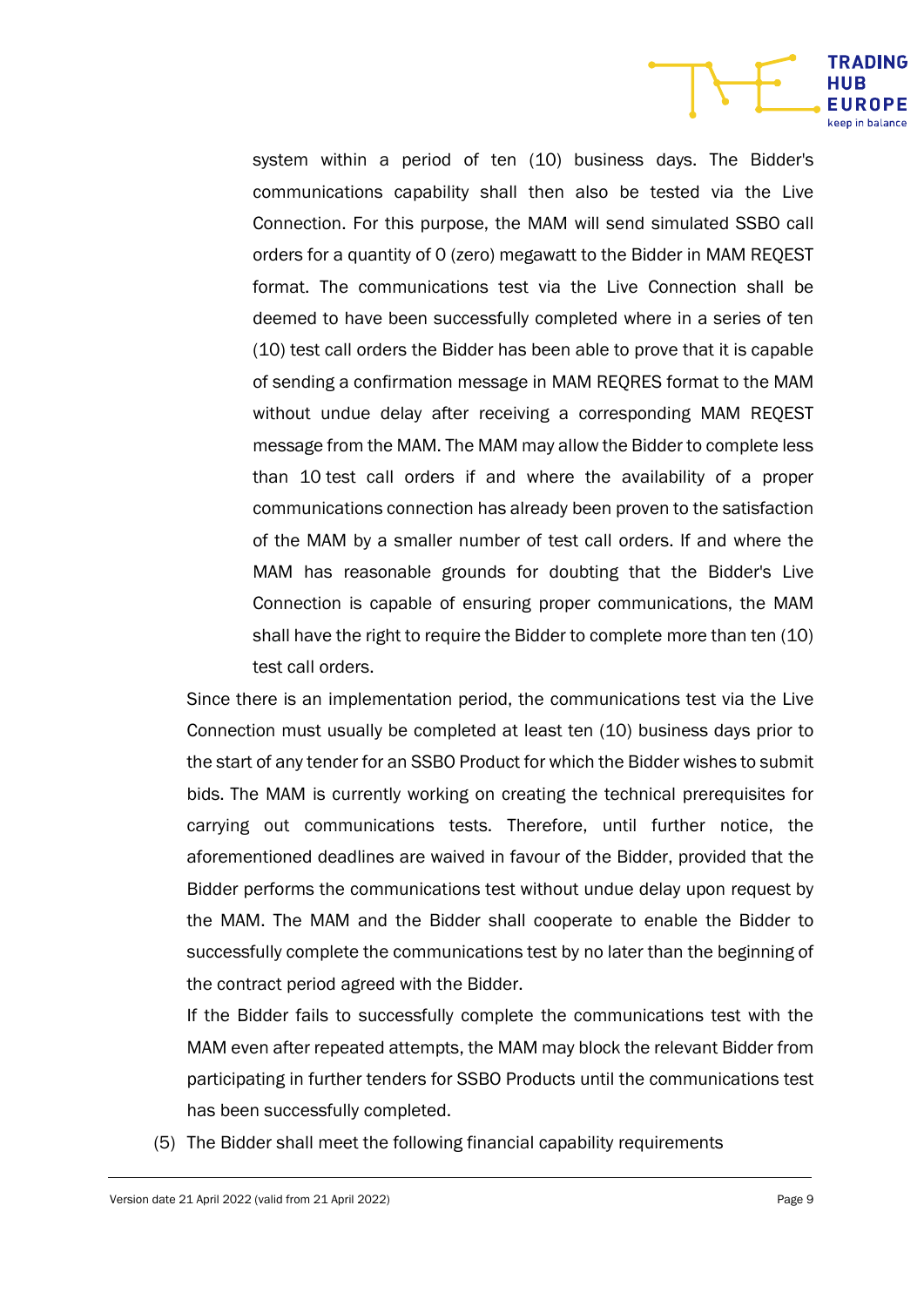

- (a) The Bidder shall have sufficient creditworthiness. Sufficient creditworthiness of the Bidder will be refutably assumed if the Bidder has a long-term rating from the credit rating agency
	- Standard & Poors, and the minimum rating shall be BBB-,
	- Fitch, and the minimum rating shall be BBB-,
	- Moody's, and the minimum rating shall be Baa3, or
	- Creditreform (creditworthiness index 2.0) risk class I or II (according to Creditreform Rating-Map Germany in the currently valid version).
- (b) Sufficient creditworthiness shall be deemed to have been disproved if the Bidder also has a credit rating from another of the aforementioned credit rating agencies or from another recognised rating agency which is lower than the aforementioned credit ratings, or is not at least equivalent to any of the aforementioned ratings.
- (c) If the Bidder's creditworthiness cannot be assumed on the basis of an existing credit rating in accordance with the above rules, the MAM may allow the Bidder to prove its sufficient creditworthiness way of other reasonable evidence of creditworthiness. However, the Bidder will not have the option of providing a security.
- (d) At the MAM's request, the Bidder shall specify which credit rating agencies have rated the Bidder and disclose the relevant credit ratings.

### § 5 Changes with Respect to Prequalification Requirements

(1) By submitting its application for prequalification, the Bidder undertakes to notify the MAM in writing, without it being necessary for the MAM to request such notification, in the event of any significant change affecting the information and/or documents submitted for the purpose of the Bidder's application, and to do so without undue delay. Within 15 business days<sup>6</sup> following the receipt of any change notification, the MAM shall verify whether the Prequalified Bidder continues to meet the prequalification requirements set out in section4 above.

<sup>6</sup> For the purpose of the Prequalification Rules set out herein, "business day" means any day between and including Monday to Friday, with the exception of public holidays and the 24th and 31st of December; in this context any public holiday observed in any German federal state is regarded as a public holiday.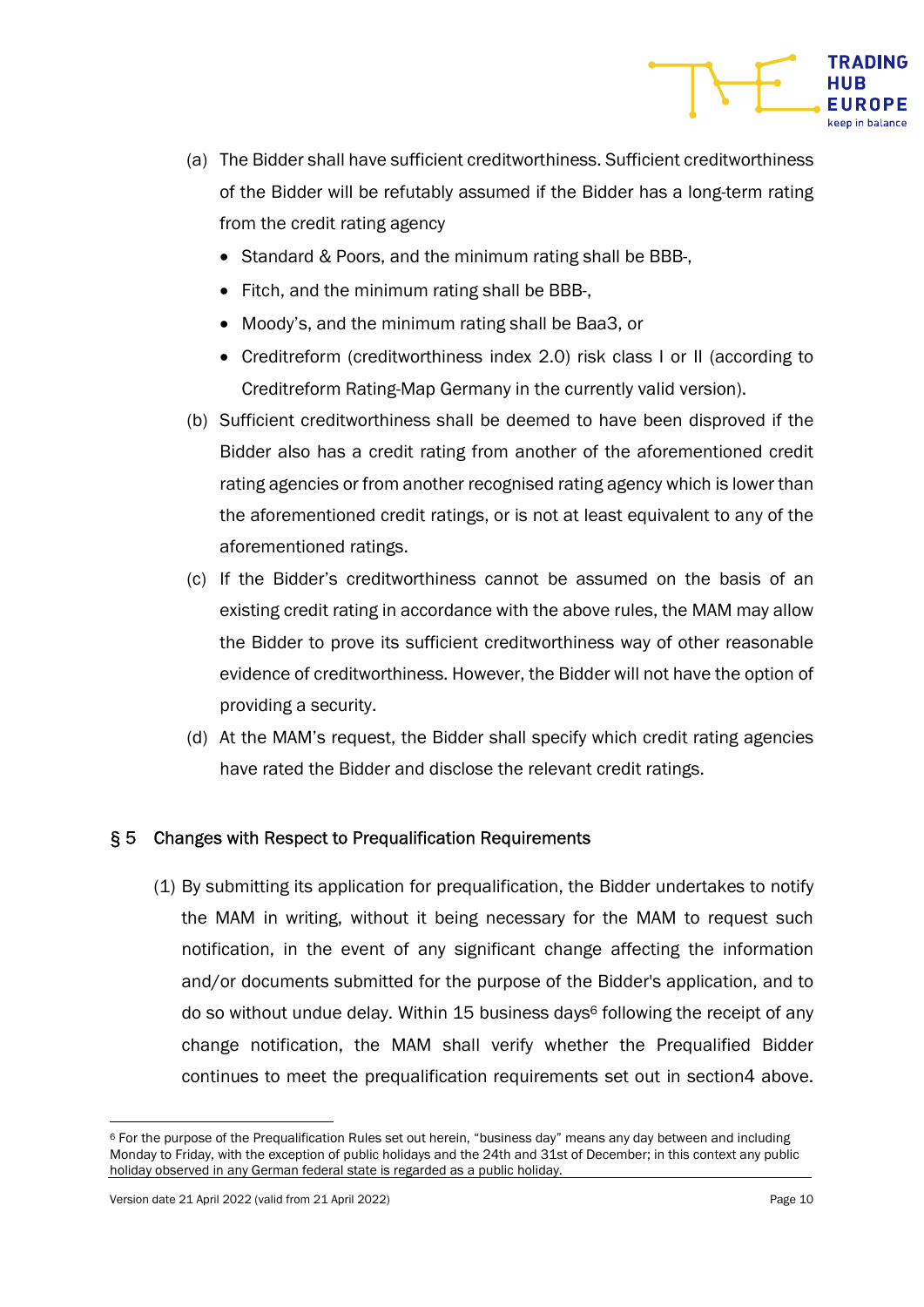

For the duration of such review, the MAM is entitled to exclude the Prequalified Bidder temporarily from any tenders for SSBO Products taking place during this period.

(2) If the MAM reaches the conclusion that following a change in any of the circumstances which are relevant for prequalification the Prequalified Bidder no longer meets the SSBO prequalification requirements, the Bidder's Prequalified status may be revoked and the Bidder will be excluded from the Bidding Platform for SSBO Products. Especially in cases of a subsequent deterioration in financial situation pursuant to section 4 (4) hereinabove, the MAM may also ask the Bidder to provide a security in accordance with section 6 hereinbelow. If the Prequalified Bidder continues to meet the prequalification requirements, it will retain its status as a Prequalified Bidder. The Prequalified Bidder will be notified thereof in writing or by email.

### § 6 Revocation of Qualified Status for Good Cause

- (1) The MAM is entitled to immediately revoke any Qualified Bidder's Qualified status according to these SSBO Prequalification Rules and to immediately remove such Prequalified Bidder at any time for good cause. Without limitation, any of the following circumstances, whether separately or concurrently, are deemed to constitute good cause for such action:
	- (a) The Bidder no longer meets the prequalification requirements according to these SSBO Prequalification Rules set out herein
	- (b) The MAM has obtained reliable information that the Bidder will no longer comply with the prequalification requirements set out herein in the imminent future.
	- (c) The Bidder's multiple or serious non-performance or defective performance under an SSBO Product Agreement of an obligation that can no longer be performed (fixed date performance obligation, e.g. the obligation to inject gas into or withdraw gas from storage at a specific point in time for a specific period).
	- (d) Enforcement measures have been initiated against the Bidder for monetary claims (Sections 803 - 882a of the German Code of Civil Procedure (ZPO))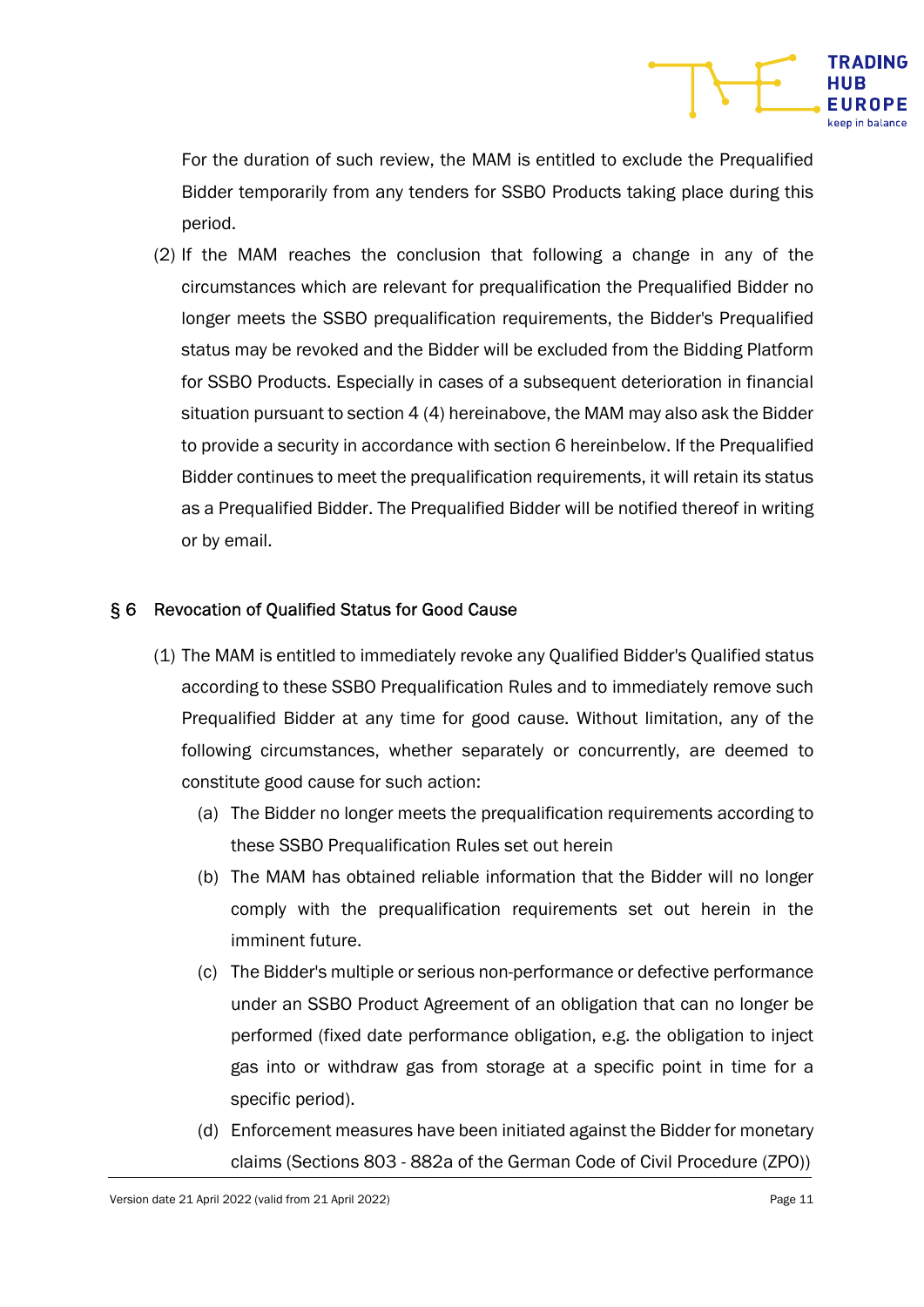

- (e) An application is made for the initiation of insolvency proceedings or similar proceedings against the Bidder's assets.
- (f) The Bidder or any person acting on behalf of the Bidder engages in a proven misconduct which raises doubt as to the Bidder's reliability.
- (f) An enforceable judgment is rendered against the Bidder or any person acting on behalf of the Bidder that raises doubt as to the person's professional reliability.
- (g) Submission of forged or otherwise incorrect documents and/or information in the course of the prequalification procedure.
- (h) The Bidder, its employees, agents or management shall be declared sanctioned persons in accordance with the laws and regulations on compliance with sanctions and shall be placed on sanction lists.
- (i) There are grounds for exclusion against the Bidder in accordance with section 142 (2) in conjunction with sections 123, 124 of the Act against Restraints of Competition (GWB).
- (2) Revocation shall be in writing or by facsimile.

## § 7 Modification of the SSBO Prequalification Rules

- (1) The MAM reserves the right to modify the SSBO Prequalification Rules for Participation in Tenders for SSBO Products at any time provided that it does so based on appropriate, non-discriminatory and transparent considerations, in particular in cases of an amendment of regulatory or legislative requirements and to update or amend the user eligibility requirements and the modalities of the contractual relationship. In such case, the MAM is entitled to require any Bidder who has already been qualified as a Prequalified Bidder to complete a new prequalification procedure according to the modified provisions.
- (2) If the MAM does not require the Bidder to complete a new prequalification procedure according to the modified provisions, the MAM will inform the Bidder in writing or by e-mail about the amendment of the SSBO Prequalification Rules, requesting the Bidder to express its consent with the amended SSBO Prequalification Rules within two (2) weeks.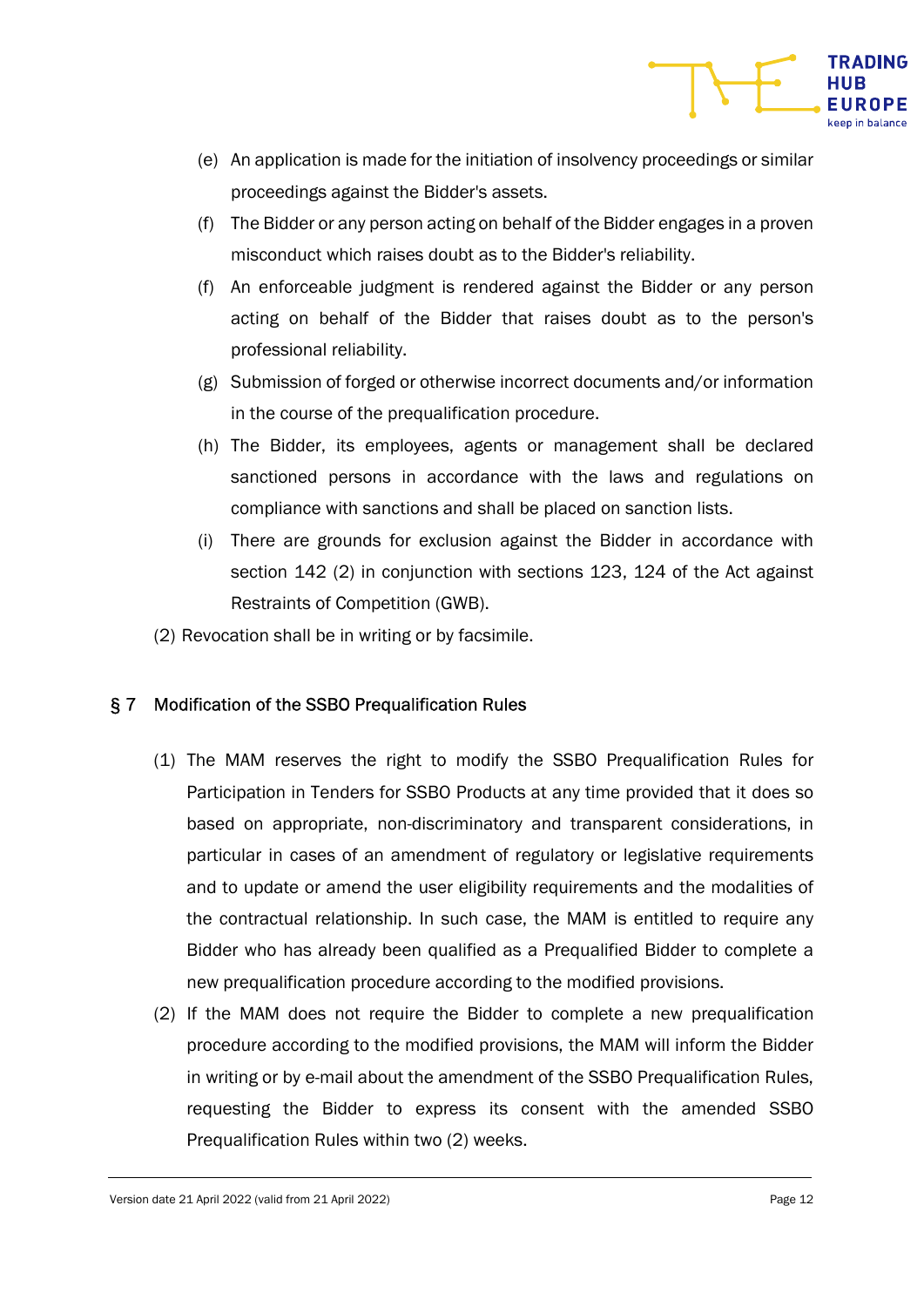

(3) If the MAM requests the Bidder to complete a new prequalification procedure in accordance with paragraph (1) or if the Bidder does not express its consent as requested in accordance with the preceding paragraph, the MAM shall be entitled to immediately revoke any existing prequalification of the Bidder and to immediately exclude such Bidder from tenders for SSBO Products. In any such case, any SSBO Product Agreements which are already concluded at this point in time shall be subject to the SSBO Prequalification Rules in its version valid at the time of the conclusion of the relevant SSBO Product Agreement, as far as such System SSBO Product Agreement refers to the SSBO Prequalification Rules.

### § 8 Validity of Prequalification

These SSBO Prequalification Rules, including without limitation the admission and access to the Bidding Platform for SSBO Products, shall apply for an indefinite period of time. The Bidder may terminate its use of the Portal at any time with one month's written notice. Any such termination shall be without prejudice to the contracts concluded between the MAM and the Bidder in respect of individual SSBO Products.

### § 9 General Information on Access to, and Use of, the Bidding Platform

Use of the Bidding Platform by the Bidder shall be governed by sections 10 to 12 of the Supplementary Terms and Conditions of TRADING HUB EUROPE GmbH governing Portal Use (hereinafter "Portal Terms and Conditions"). Said Portal Terms and Conditions are available to the Bidder on the MAM website. The Bidder will have agreed to said Terms and Conditions as part of its admission as Balancing Group Manager.

#### § 10 User accounts

(1) Following successful admission by the MAM, the Bidder can apply to register users with the MAM who will be granted access to the Bidding Platform. To do so, the Bidder shall properly complete and sign the corresponding "Registration of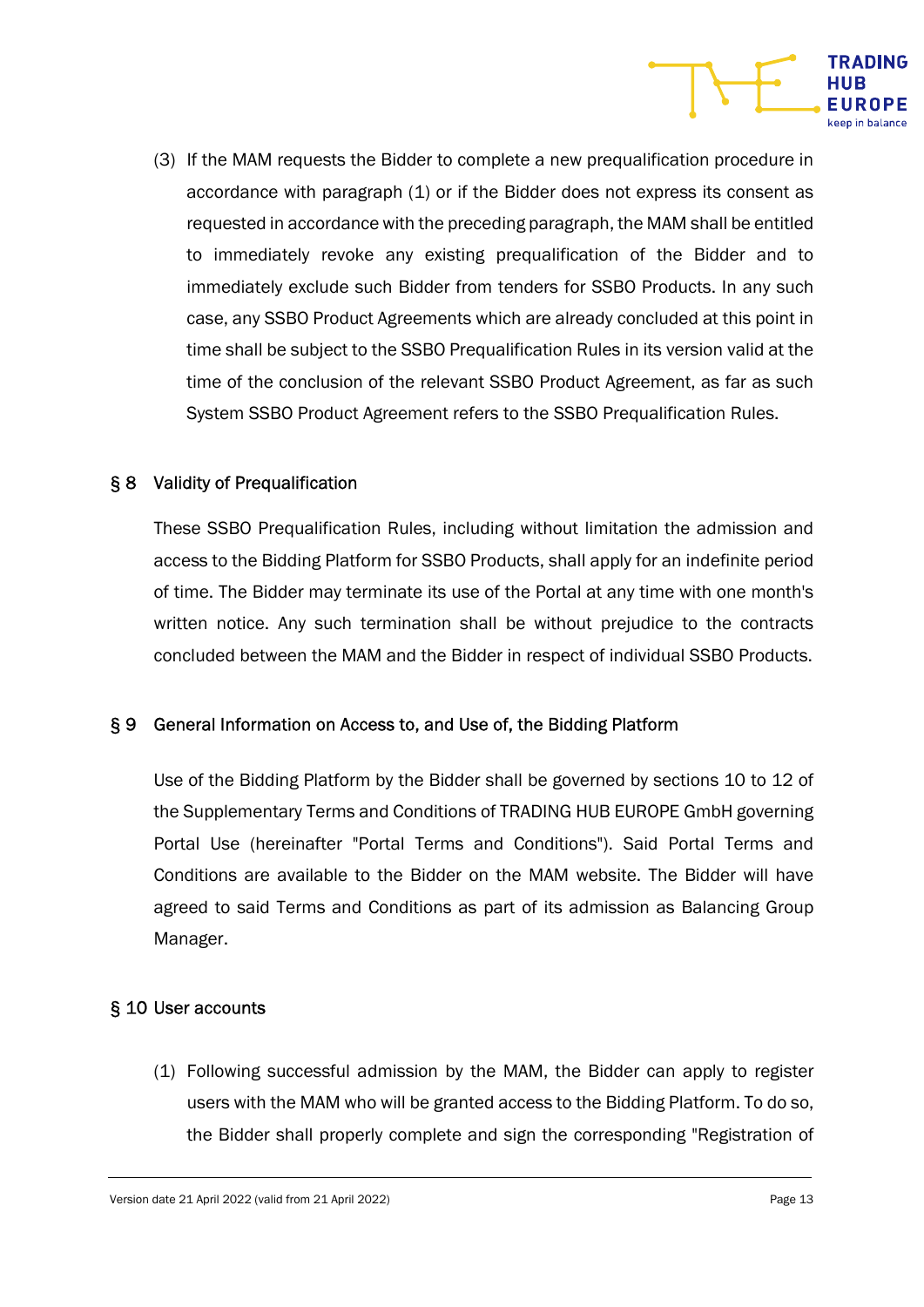

User(s) for the Balancing Services Portal" form and send it to the MAM. The form is available on the MAM website.

- (2) The Bidder undertakes to assign a user account only to those persons who are authorised to represent the Bidder vis-à-vis the MAM as part of tenders for SSBO Products and SSBO Product Agreements.
- (3) Login details must not be passed to others. If another, previously unnamed user is to replace the previous authorised user, the MAM shall be informed immediately and a new user authorisation must be issued. Upon notification by the Bidder, the MAM will deactivate the user account of the previous user.
- (4) The MAM may block a user's access temporarily or permanently if there is concrete evidence suggesting that the user is violating or has violated these SSBO Prequalification Rules or applicable law in connection with the use of the Bidding Platform or if there is concrete evidence suggesting that the user is not reliable or if the MAM has another justified interest in blocking the user. When deciding whether or not to block a user, the MAM will give due consideration to the legitimate interests of the Bidder concerned.
- (5) The Bidder shall be liable for all activities performed under its user accounts. The forgoing shall not apply if the Bidder is not responsible for the misuse of its user accounts because it has not breached its obligation to exercise due diligence.

### § 11 Assignment

- (1) Neither the MAM nor the Bidder (hereinafter individually referred to as "Party" or collectively as the "Parties") shall transfer any rights and/or obligations hereunder, whether in whole or in part, to any third party unless the other Party hereto has given its prior consent to such transfer. Consent may only be withheld for good cause.
- (2) Any transfer to an affiliated company within the meaning of Section 15 of the German Stock Corporation Act (AktG) shall not require prior consent but shall be notified to the other Party in writing.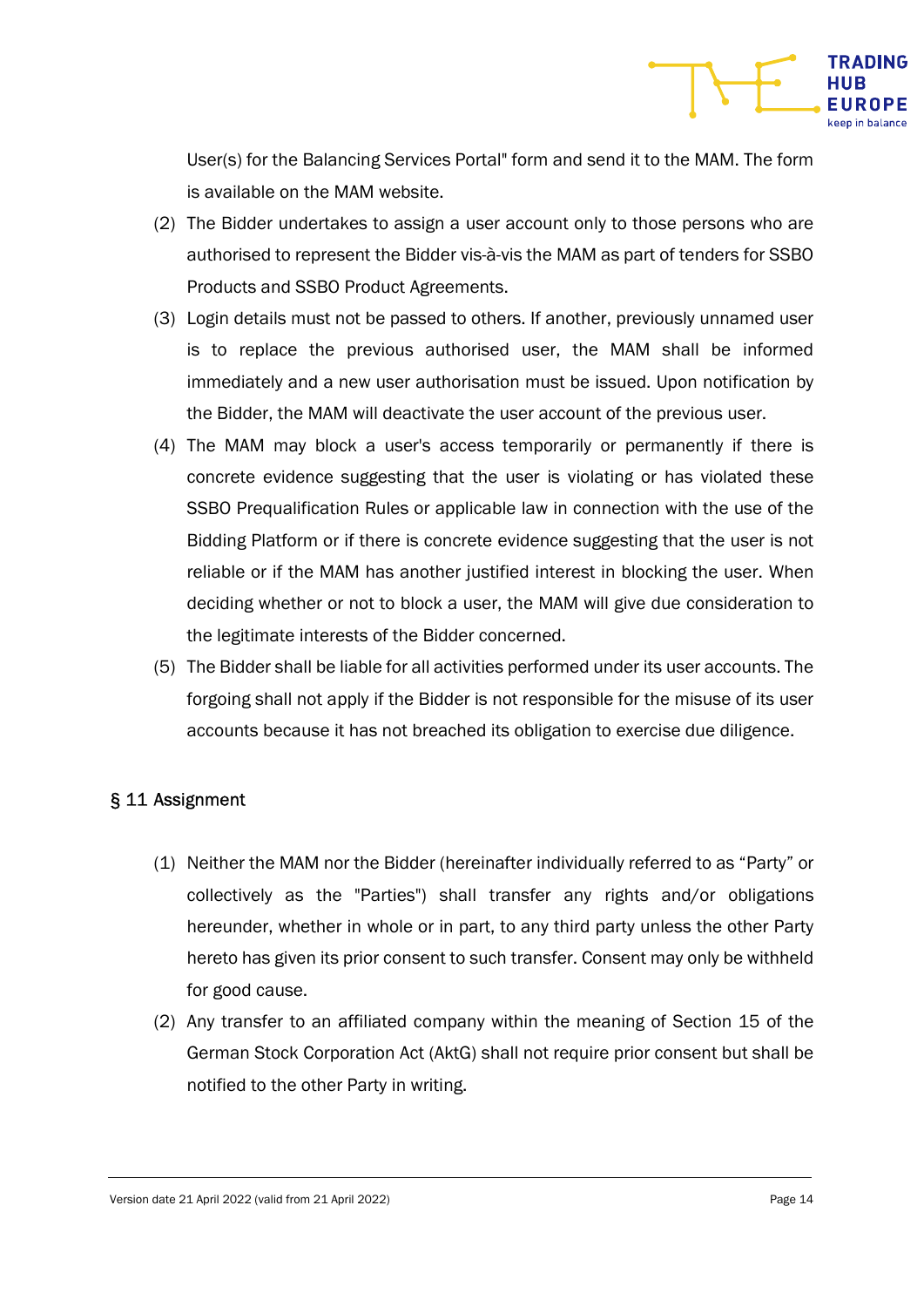

#### § 12 Data Protection

As part of its commitment to quality, the MAM undertakes to handle all personal data of the user in a responsible manner. The MAM will collect, process and use the personal data provided by the user only to the extent permitted by law for the purpose of grating admission to, and/or use of, the Bidding Platform. The MAM will only process or use of the data provided by the user for other purposes where the user has given its express consent or if the MAM is legally obliged to do so. Further information on data protection is contained in the MAM's data protection declaration (provided on its website).

#### § 13 Confidentiality

- (1) The Parties shall treat as confidential and not disclose or make available to third parties any and all information which they obtain in connection with the admission and which has been designated as confidential (hereinafter referred to as "Confidential Information") subject to the provisions in the following paragraph, unless the other Party has given its prior written consent. The Parties undertake to use such Confidential Information exclusively for the purpose of executing the respective contract.
- (2) Each Party shall have the right to disclose Confidential Information received from the other Party without the latter's written approval
	- (a) to an affiliated company, provided that the latter is under a similar obligation of confidentiality
	- (b) to its shareholders, agents, advisors, banks and insurance companies, if and to the extent that disclosure is necessary for the proper performance of the contractual obligations, and such persons or companies have themselves

**TRADING** 

UROPE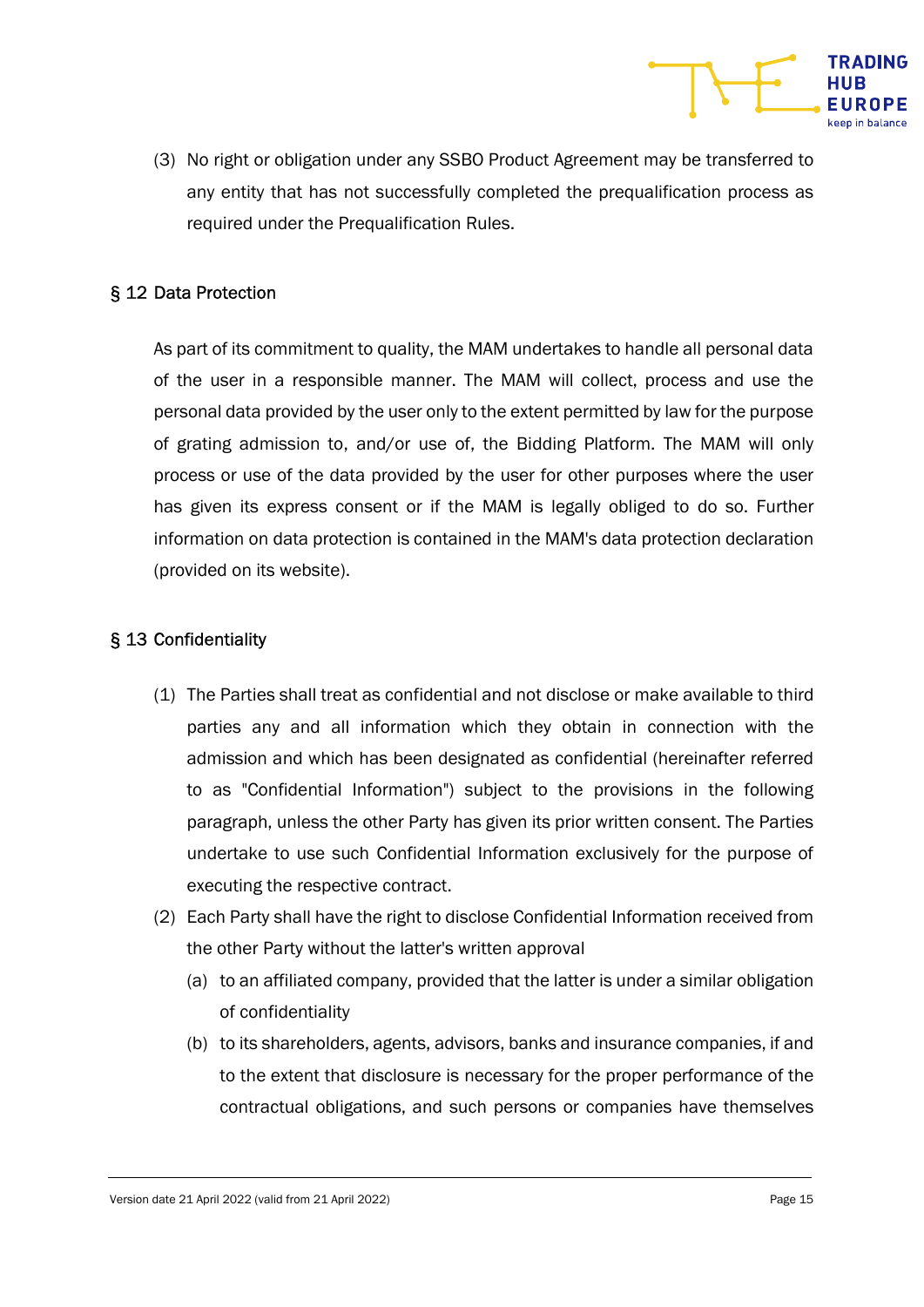

previously undertaken to keep the information confidential or are bound by a professional obligation of confidentiality, or

- (c) to the extent that such Confidential Information is already legitimately known to the receiving Party at the time of receipt from the disclosing Party or is already in the public domain or becomes available to the public other than by act or omission of the receiving Party or is required to be disclosed by a Party pursuant to a provision of law or a court or administrative order or a request by the regulatory authority.
- (3) The obligation to maintain confidentiality shall expire two (2) years after receipt of the Confidential Information if no admission is granted under these SSBO Prequalification Rules. The documents shall then be destroyed. Otherwise, the confidentiality obligations shall also apply to the Confidential Information received as part of the admission.

### § 14 Liability

- (1) The MAM shall only be liable hereunder in the event of a breach of a material obligation, the breach of which either places at risk the achievement of the SSBO Prequalification Rules' purpose and/or the fulfilment of which is a prerequisite for the proper performance of the Prequalification Rules, and on the fulfilment of which the Bidder regularly relies and may rely (hereinafter referred to as "Cardinal Obligation"). Moreover, liability hereunder shall be limited to the foreseeable damage, which is typical of these SSBO Prequalification Rules.
- (2) The MAM shall not be liable if the circumstances giving rise to a claim against the MAM
	- (a) are based on an unusual and unforeseeable event over which the MAM has no control and the consequences of which could not have been avoided despite the exercise of due care, or
	- (b) were brought about by the MAM complying with a legal obligation.
- (3) Moreover, the MAM shall not be liable for failures or disruptions in the technical infrastructure outside the MAM's sphere of responsibility (force majeure).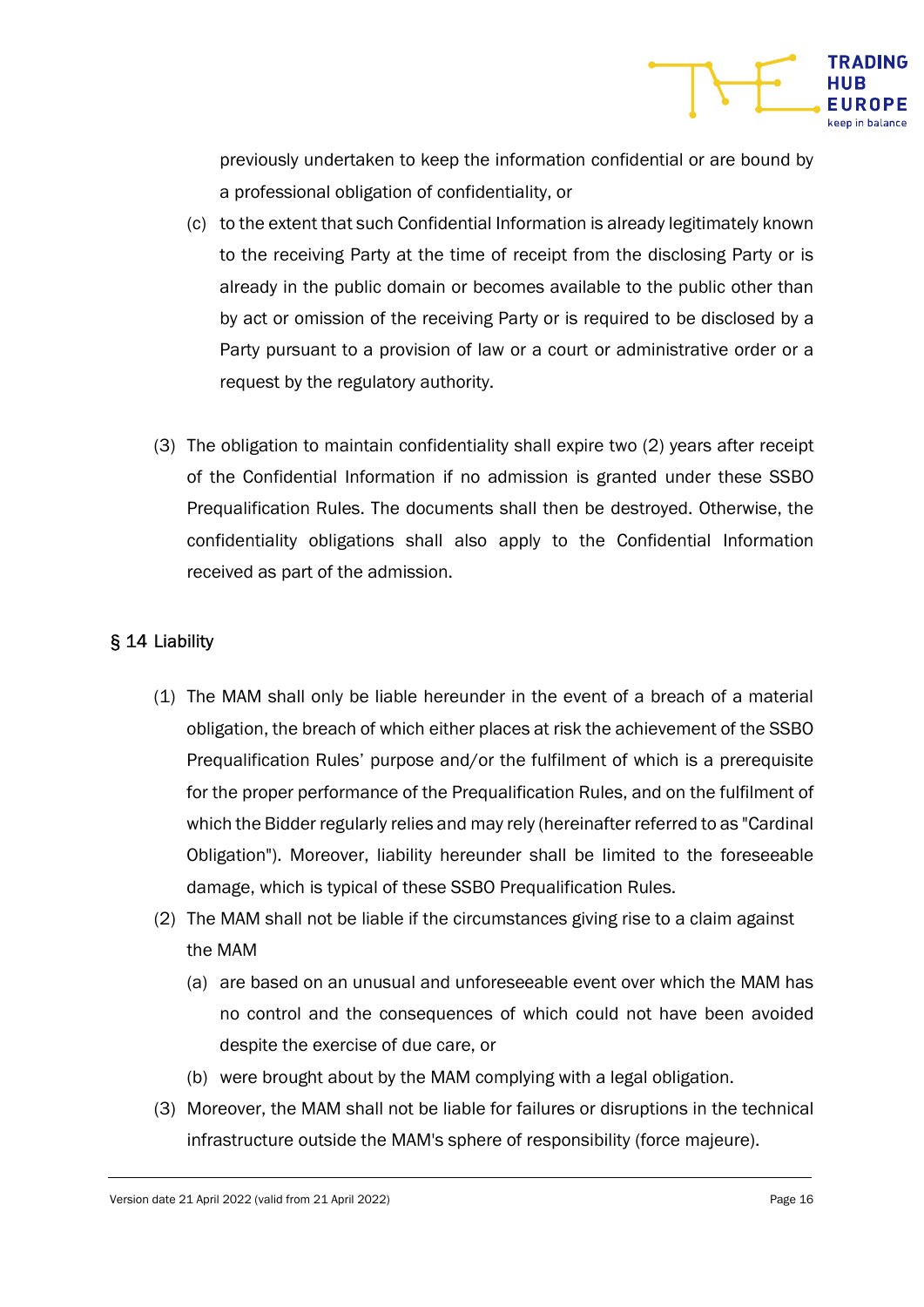

- (4) The aforementioned limitations of liability as set out in paragraphs (1) to (3) above shall not apply in the case of
	- (a) damage due to intent or gross negligence,
	- (b) personal injury (injury to life, body, health), as well as
	- (c) the assumption of guarantees.
- (5) The foregoing shall be without prejudice to liability under mandatory statutory provisions (including without limitation the Product Liability Act).

### § 15 Applicable law, place of jurisdiction, final provisions

- (1) These SSBO Prequalification Rules are available in the German and English languages. In the event of any discrepancy between the German-language and the English-language versions, the German-language version shall prevail.
- (2) These SSBO Prequalification Rules shall be governed by, and construed and interpreted in accordance with, the law of the Federal Republic of Germany to the exclusion of the UN Convention on the International Sale of Goods (CISG).
- (3) The place of jurisdiction for all disputes between the MAM and the Bidder arising from these SSBO Prequalification Rules shall be Düsseldorf/Germany, insofar as such an agreement on the place of jurisdiction is permissible.
- (4) There are no verbal collateral agreements in addition to these SSBO Prequalification Rules.
- (5) If any provision of these SSBO Prequalification Rules is or becomes invalid or unenforceable, the remaining provisions shall remain in full force and effect. Instead of such invalid or unenforceable provision, a new valid provision coming as close as reasonably possible to the purpose of the invalid provision shall be deemed to have been agreed. In the event of any loopholes or gaps herein, a provision shall be deemed to have been agreed which corresponds to what would have been agreed in accordance with the purpose of these Prequalification Rules had the Parties considered the matter.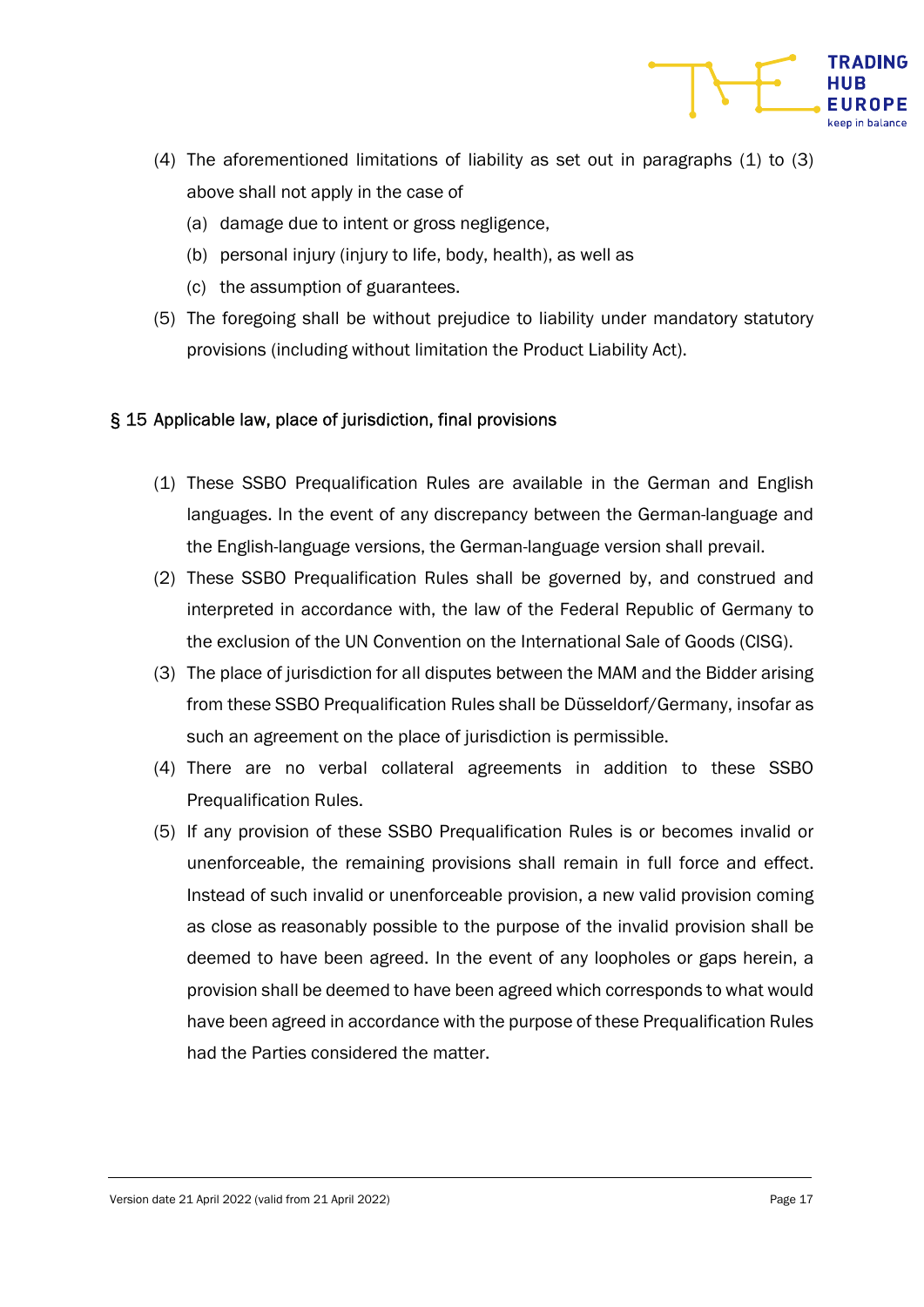

## Appendix 1

## Application for Admission as a Bidder to Tenders for SSBO Products by Trading Hub Europe GmbH

#### Trading Hub Europe GmbH

Anna-Louisa-Karsch-Str. 2 10178 Berlin Phone: +49 (0) 30 364 289 400 Fax: +49 (0) 30 364 289 420

#### Bidder:

Name/full company name including legal form:

Street/street No:

Postcode and city/town:

Country:

Telephone/fax:

Website/email:

Object of business:

DVGW code in the capacity as Balancing Group Manager:

#### Dispatching Contact:

Contact person for operational handling of SSBO Product call orders (24/7):

Telephone (24/7):

Fax:

Email: